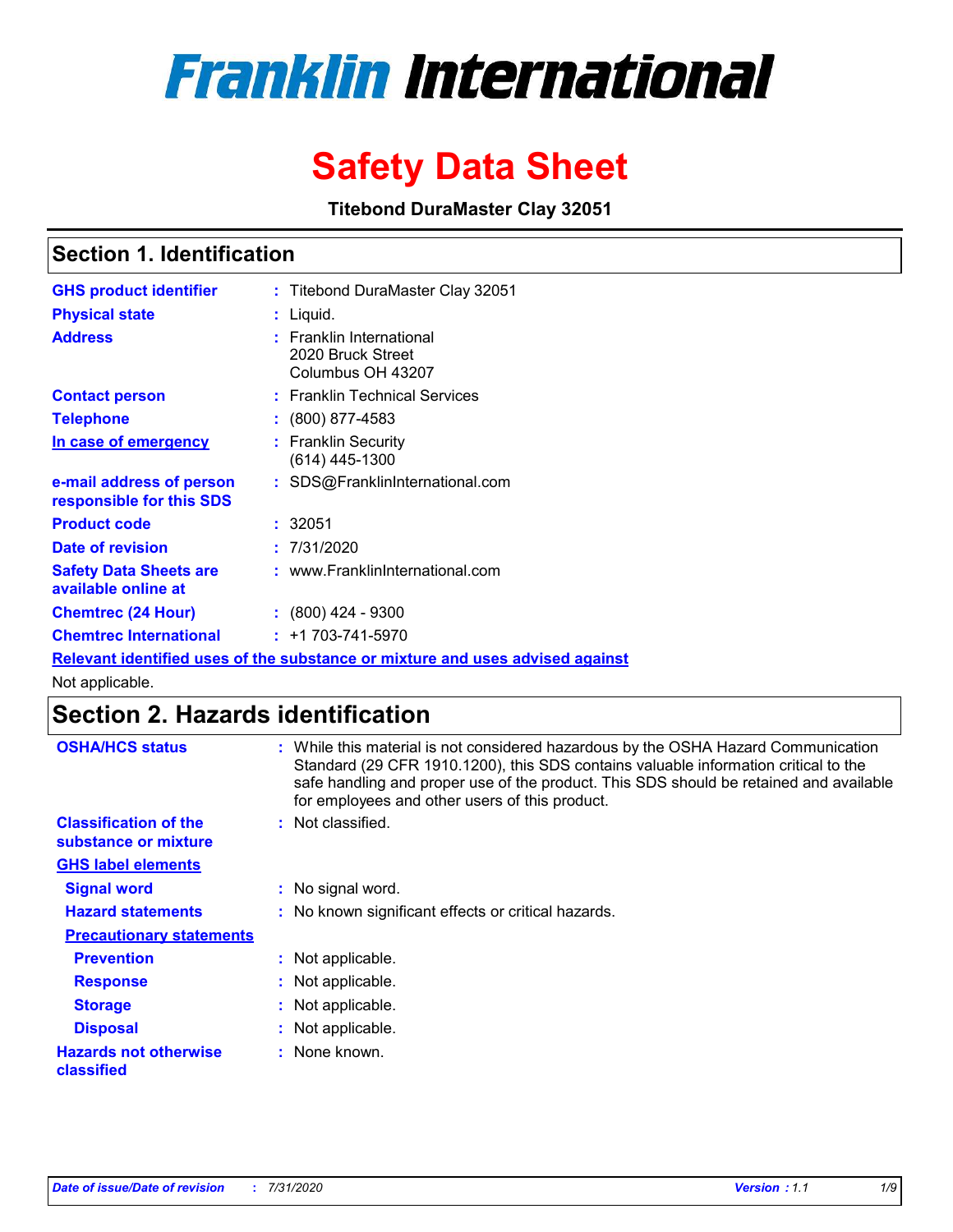### **Section 3. Composition/information on ingredients**

**Substance/mixture :** Mixture

Any concentration shown as a range is to protect confidentiality or is due to batch variation.

**There are no ingredients present which, within the current knowledge of the supplier and in the concentrations applicable, are classified as hazardous to health or the environment and hence require reporting in this section. Occupational exposure limits, if available, are listed in Section 8.**

### **Section 4. First aid measures**

| <b>Description of necessary first aid measures</b> |                                                                                                                                                                                                                                                                                                                                                |
|----------------------------------------------------|------------------------------------------------------------------------------------------------------------------------------------------------------------------------------------------------------------------------------------------------------------------------------------------------------------------------------------------------|
| <b>Eye contact</b>                                 | : Immediately flush eyes with plenty of water, occasionally lifting the upper and lower<br>eyelids. Check for and remove any contact lenses. Get medical attention if irritation<br>occurs.                                                                                                                                                    |
| <b>Inhalation</b>                                  | : Remove victim to fresh air and keep at rest in a position comfortable for breathing. Get<br>medical attention if needed.                                                                                                                                                                                                                     |
| <b>Skin contact</b>                                | : Flush contaminated skin with plenty of water. Remove contaminated clothing and<br>shoes. Get medical attention if needed.                                                                                                                                                                                                                    |
| <b>Ingestion</b>                                   | : Wash out mouth with water. Remove victim to fresh air and keep at rest in a position<br>comfortable for breathing. If material has been swallowed and the exposed person is<br>conscious, give small quantities of water to drink. Do not induce vomiting unless<br>directed to do so by medical personnel. Get medical attention if needed. |
| Most important symptoms/effects, acute and delayed |                                                                                                                                                                                                                                                                                                                                                |
| <b>Potential acute health effects</b>              |                                                                                                                                                                                                                                                                                                                                                |
| Eye contact                                        | : This product may irritate eyes upon contact.                                                                                                                                                                                                                                                                                                 |
| <b>Inhalation</b>                                  | : No known significant effects or critical hazards.                                                                                                                                                                                                                                                                                            |
| <b>Skin contact</b>                                | : No known significant effects or critical hazards.                                                                                                                                                                                                                                                                                            |
| <b>Ingestion</b>                                   | : No known significant effects or critical hazards.                                                                                                                                                                                                                                                                                            |
| <b>Over-exposure signs/symptoms</b>                |                                                                                                                                                                                                                                                                                                                                                |
| <b>Eye contact</b>                                 | : No specific data.                                                                                                                                                                                                                                                                                                                            |
| <b>Inhalation</b>                                  | : No specific data.                                                                                                                                                                                                                                                                                                                            |
| <b>Skin contact</b>                                | : No specific data.                                                                                                                                                                                                                                                                                                                            |
| <b>Ingestion</b>                                   | : No specific data.                                                                                                                                                                                                                                                                                                                            |
|                                                    | Indication of immediate medical attention and special treatment needed, if necessary                                                                                                                                                                                                                                                           |
| <b>Notes to physician</b>                          | : Treat symptomatically. Contact poison treatment specialist immediately if large<br>quantities have been ingested or inhaled.                                                                                                                                                                                                                 |
| <b>Specific treatments</b>                         | : No specific treatment.                                                                                                                                                                                                                                                                                                                       |
| <b>Protection of first-aiders</b>                  | : No action shall be taken involving any personal risk or without suitable training.                                                                                                                                                                                                                                                           |
|                                                    |                                                                                                                                                                                                                                                                                                                                                |

**See toxicological information (Section 11)**

#### **Section 5. Fire-fighting measures**

| <b>Extinguishing media</b>                           |                                                                                       |
|------------------------------------------------------|---------------------------------------------------------------------------------------|
| <b>Suitable extinguishing</b><br>media               | : Use an extinguishing agent suitable for the surrounding fire.                       |
| Unsuitable extinguishing<br>media                    | : None known.                                                                         |
| <b>Specific hazards arising</b><br>from the chemical | : In a fire or if heated, a pressure increase will occur and the container may burst. |
| <b>Hazardous thermal</b><br>decomposition products   | : No specific data.                                                                   |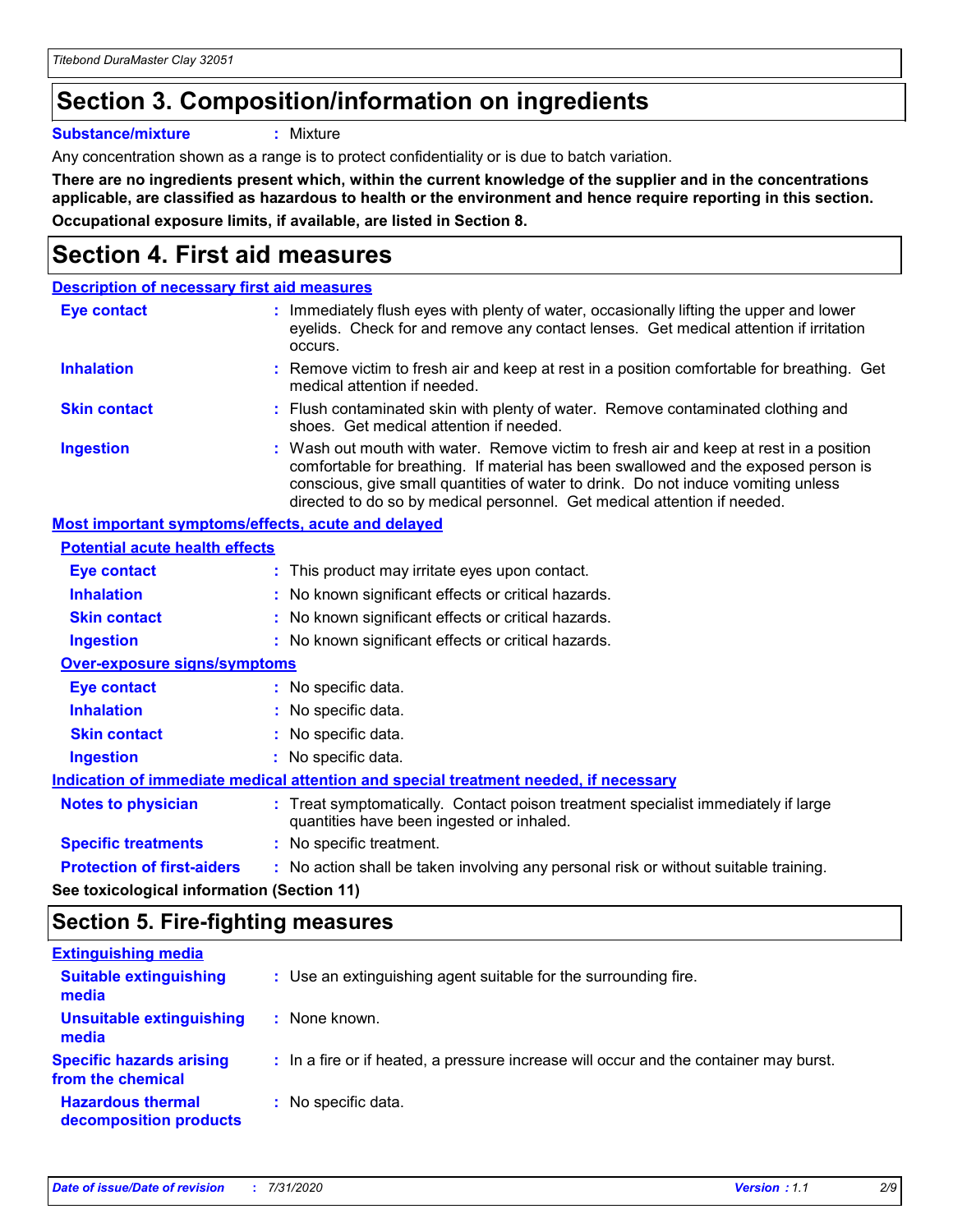### **Section 5. Fire-fighting measures**

| <b>Special protective actions</b><br>for fire-fighters   | : Promptly isolate the scene by removing all persons from the vicinity of the incident if<br>there is a fire. No action shall be taken involving any personal risk or without suitable<br>training. |
|----------------------------------------------------------|-----------------------------------------------------------------------------------------------------------------------------------------------------------------------------------------------------|
| <b>Special protective</b><br>equipment for fire-fighters | Fire-fighters should wear appropriate protective equipment and self-contained breathing<br>apparatus (SCBA) with a full face-piece operated in positive pressure mode.                              |

### **Section 6. Accidental release measures**

| <b>Personal precautions, protective equipment and emergency procedures</b> |  |                                                                                                                                                                                                                                                                                                                                                                                                                                                                                                                                                                                            |
|----------------------------------------------------------------------------|--|--------------------------------------------------------------------------------------------------------------------------------------------------------------------------------------------------------------------------------------------------------------------------------------------------------------------------------------------------------------------------------------------------------------------------------------------------------------------------------------------------------------------------------------------------------------------------------------------|
| <b>For non-emergency</b><br>personnel                                      |  | : No action shall be taken involving any personal risk or without suitable training.<br>Evacuate surrounding areas. Keep unnecessary and unprotected personnel from<br>entering. Do not touch or walk through spilled material. Put on appropriate personal<br>protective equipment.                                                                                                                                                                                                                                                                                                       |
| For emergency responders                                                   |  | : If specialized clothing is required to deal with the spillage, take note of any information in<br>Section 8 on suitable and unsuitable materials. See also the information in "For non-<br>emergency personnel".                                                                                                                                                                                                                                                                                                                                                                         |
| <b>Environmental precautions</b>                                           |  | : Avoid dispersal of spilled material and runoff and contact with soil, waterways, drains<br>and sewers. Inform the relevant authorities if the product has caused environmental<br>pollution (sewers, waterways, soil or air).                                                                                                                                                                                                                                                                                                                                                            |
| <b>Methods and materials for containment and cleaning up</b>               |  |                                                                                                                                                                                                                                                                                                                                                                                                                                                                                                                                                                                            |
| <b>Small spill</b>                                                         |  | : Stop leak if without risk. Move containers from spill area. Dilute with water and mop up<br>if water-soluble. Alternatively, or if water-insoluble, absorb with an inert dry material and<br>place in an appropriate waste disposal container. Dispose of via a licensed waste<br>disposal contractor.                                                                                                                                                                                                                                                                                   |
| <b>Large spill</b>                                                         |  | : Stop leak if without risk. Move containers from spill area. Prevent entry into sewers,<br>water courses, basements or confined areas. Wash spillages into an effluent treatment<br>plant or proceed as follows. Contain and collect spillage with non-combustible,<br>absorbent material e.g. sand, earth, vermiculite or diatomaceous earth and place in<br>container for disposal according to local regulations (see Section 13). Dispose of via a<br>licensed waste disposal contractor. Note: see Section 1 for emergency contact<br>information and Section 13 for waste disposal. |
|                                                                            |  |                                                                                                                                                                                                                                                                                                                                                                                                                                                                                                                                                                                            |

#### **Section 7. Handling and storage**

#### **Precautions for safe handling**

| <b>Protective measures</b>                                                | : Put on appropriate personal protective equipment (see Section 8).                                                                                                                                                                                                                                                                                                                                                                                                                                                                                                                                                                                      |
|---------------------------------------------------------------------------|----------------------------------------------------------------------------------------------------------------------------------------------------------------------------------------------------------------------------------------------------------------------------------------------------------------------------------------------------------------------------------------------------------------------------------------------------------------------------------------------------------------------------------------------------------------------------------------------------------------------------------------------------------|
| <b>Advice on general</b><br>occupational hygiene                          | Eating, drinking and smoking should be prohibited in areas where this material is<br>handled, stored and processed. Workers should wash hands and face before eating,<br>drinking and smoking. Remove contaminated clothing and protective equipment before<br>entering eating areas. See also Section 8 for additional information on hygiene<br>measures.                                                                                                                                                                                                                                                                                              |
| <b>Conditions for safe storage,</b><br>including any<br>incompatibilities | Store between the following temperatures: 5 to 38°C (41 to 100.4°F). Store in<br>accordance with local regulations. Store in original container protected from direct<br>sunlight in a dry, cool and well-ventilated area, away from incompatible materials (see<br>Section 10) and food and drink. Keep container tightly closed and sealed until ready for<br>use. Containers that have been opened must be carefully resealed and kept upright to<br>prevent leakage. Do not store in unlabeled containers. Use appropriate containment to<br>avoid environmental contamination. See Section 10 for incompatible materials before<br>handling or use. |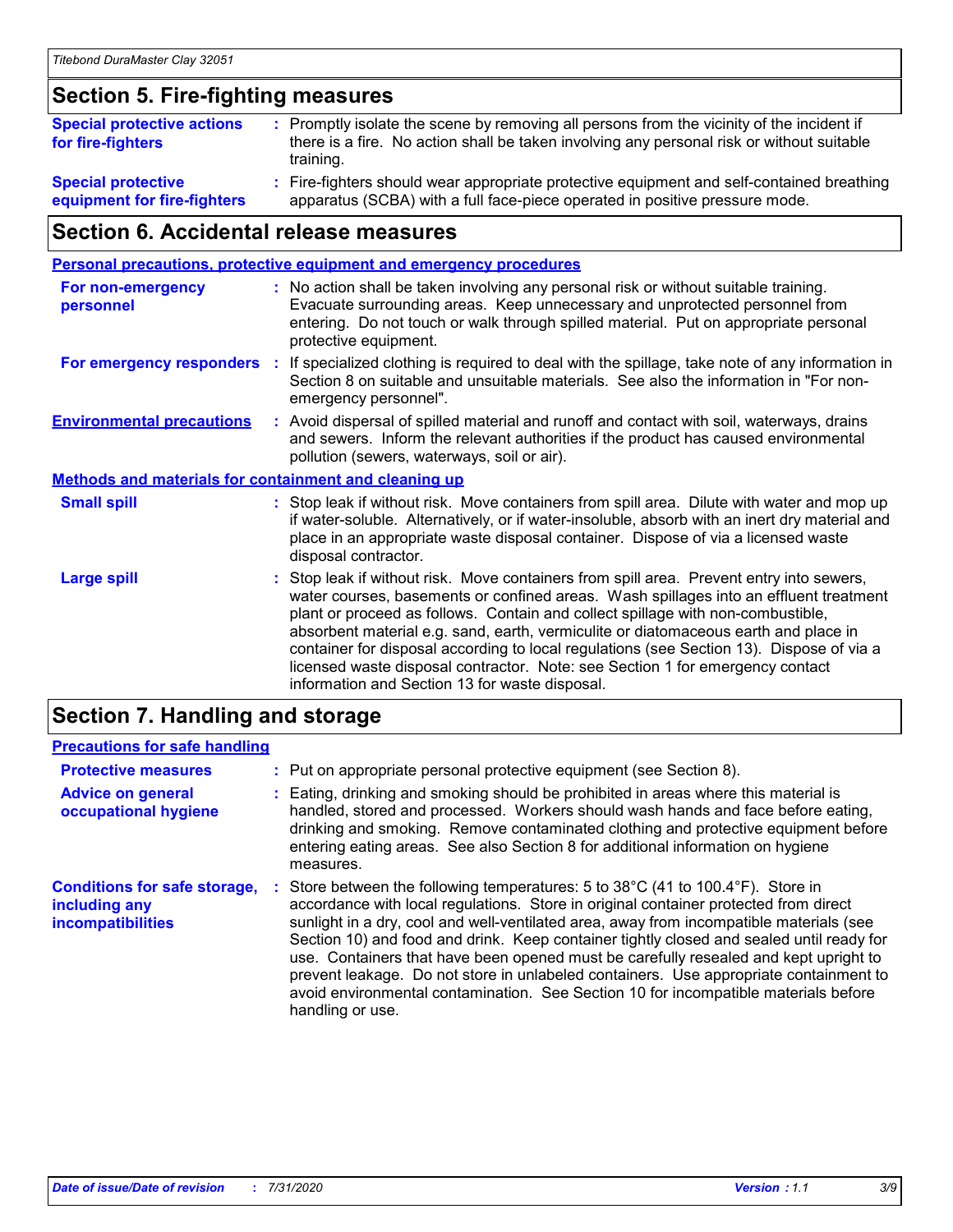### **Section 8. Exposure controls/personal protection**

#### **Control parameters**

| <b>Occupational exposure limits</b><br>None.      |                                                                                                                                                                                                                                                                                                                                                                                                   |
|---------------------------------------------------|---------------------------------------------------------------------------------------------------------------------------------------------------------------------------------------------------------------------------------------------------------------------------------------------------------------------------------------------------------------------------------------------------|
| <b>Appropriate engineering</b><br><b>controls</b> | : Good general ventilation should be sufficient to control worker exposure to airborne<br>contaminants.                                                                                                                                                                                                                                                                                           |
| <b>Environmental exposure</b><br><b>controls</b>  | : Emissions from ventilation or work process equipment should be checked to ensure<br>they comply with the requirements of environmental protection legislation. In some<br>cases, fume scrubbers, filters or engineering modifications to the process equipment<br>will be necessary to reduce emissions to acceptable levels.                                                                   |
| <b>Individual protection measures</b>             |                                                                                                                                                                                                                                                                                                                                                                                                   |
| <b>Hygiene measures</b>                           | : Wash hands, forearms and face thoroughly after handling chemical products, before<br>eating, smoking and using the lavatory and at the end of the working period.<br>Appropriate techniques should be used to remove potentially contaminated clothing.<br>Wash contaminated clothing before reusing. Ensure that eyewash stations and safety<br>showers are close to the workstation location. |
| <b>Eye/face protection</b>                        | : Safety eyewear complying with an approved standard should be used when a risk<br>assessment indicates this is necessary to avoid exposure to liquid splashes, mists,<br>gases or dusts. If contact is possible, the following protection should be worn, unless<br>the assessment indicates a higher degree of protection: safety glasses with side-<br>shields.                                |
| <b>Skin protection</b>                            |                                                                                                                                                                                                                                                                                                                                                                                                   |
| <b>Hand protection</b>                            | : Chemical-resistant, impervious gloves complying with an approved standard should be<br>worn at all times when handling chemical products if a risk assessment indicates this is<br>necessary.                                                                                                                                                                                                   |
| <b>Body protection</b>                            | : Personal protective equipment for the body should be selected based on the task being<br>performed and the risks involved and should be approved by a specialist before<br>handling this product.                                                                                                                                                                                               |
| <b>Other skin protection</b>                      | : Appropriate footwear and any additional skin protection measures should be selected<br>based on the task being performed and the risks involved and should be approved by a<br>specialist before handling this product.                                                                                                                                                                         |
| <b>Respiratory protection</b>                     | Based on the hazard and potential for exposure, select a respirator that meets the<br>appropriate standard or certification. Respirators must be used according to a<br>respiratory protection program to ensure proper fitting, training, and other important<br>aspects of use.                                                                                                                 |

### **Section 9. Physical and chemical properties**

| <b>Appearance</b>                                                       |                                               |
|-------------------------------------------------------------------------|-----------------------------------------------|
| <b>Physical state</b>                                                   | : Liquid. [Paste.]                            |
| <b>Color</b>                                                            | $:$ Clav.                                     |
| Odor                                                                    | : Characteristic. [Slight]                    |
| <b>Odor threshold</b>                                                   | $:$ Not available.                            |
| рH                                                                      | $: 6.5 \text{ to } 8$                         |
| <b>Melting point</b>                                                    | $:$ Not available.                            |
| <b>Boiling point</b>                                                    | : $100^{\circ}$ C (212 $^{\circ}$ F)          |
| <b>Flash point</b>                                                      | : Closed cup: >93.333°C (>200°F) [Setaflash.] |
| <b>Evaporation rate</b>                                                 | $:$ Not available.                            |
| <b>Flammability (solid, gas)</b>                                        | : Not available.                              |
| <b>Lower and upper explosive : Not available.</b><br>(flammable) limits |                                               |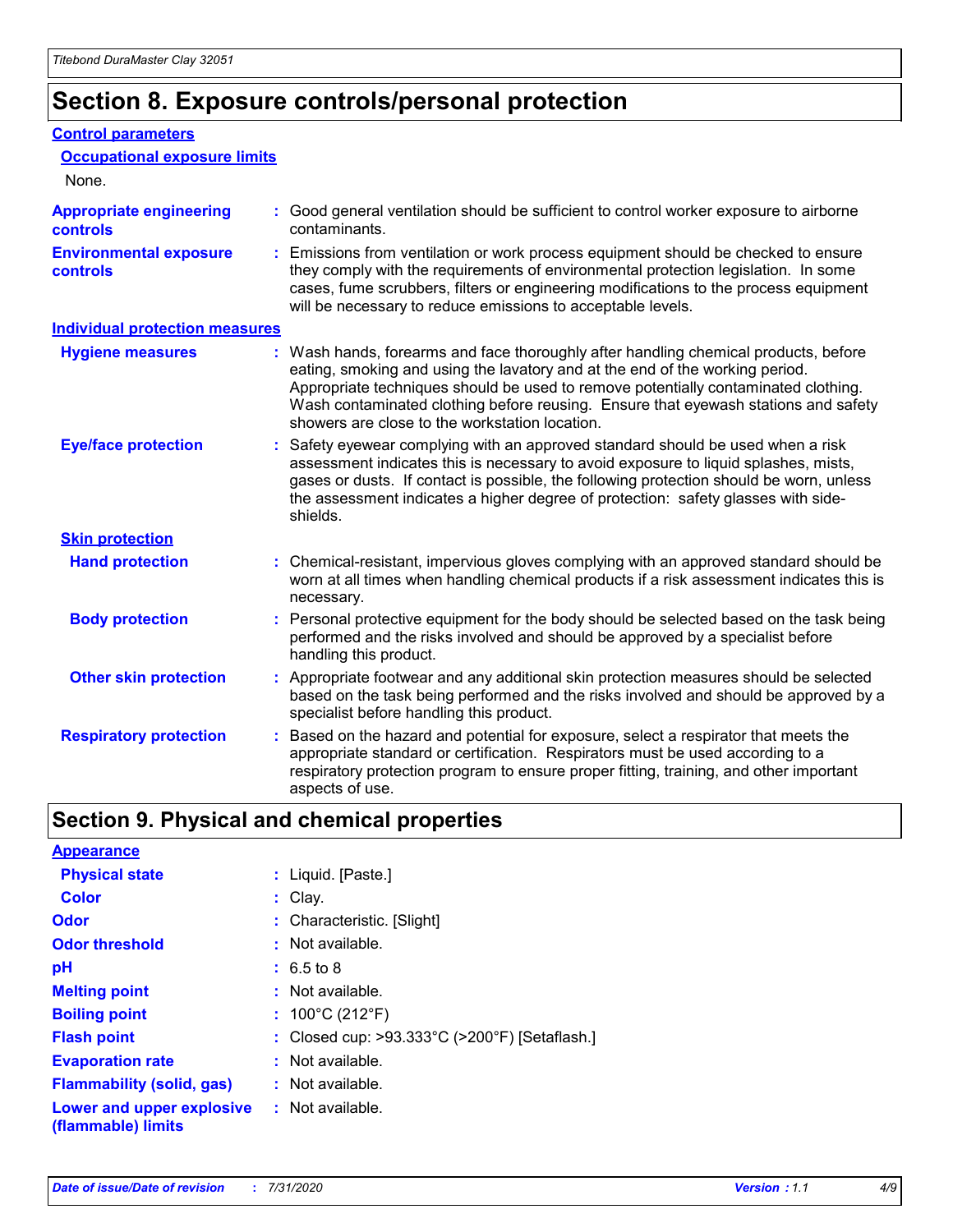### **Section 9. Physical and chemical properties**

| <b>VOC (less water, less)</b><br>exempt solvents) | $: 4$ g/l                                                                     |
|---------------------------------------------------|-------------------------------------------------------------------------------|
|                                                   | Not available.                                                                |
| <b>Vapor density</b>                              | : Not available.                                                              |
| <b>Relative density</b>                           | : 1.3                                                                         |
| <b>Solubility</b>                                 | : Very slightly soluble in the following materials: cold water and hot water. |
| <b>Solubility in water</b>                        | : Not available.                                                              |
| <b>Partition coefficient: n-</b><br>octanol/water | : Not available.                                                              |
| <b>Auto-ignition temperature</b>                  | : Not available.                                                              |
| <b>Decomposition temperature</b>                  | : Not available.                                                              |
| <b>Viscosity</b>                                  | : Not available.                                                              |

### **Section 10. Stability and reactivity**

| <b>Reactivity</b>                            | : No specific test data related to reactivity available for this product or its ingredients.              |
|----------------------------------------------|-----------------------------------------------------------------------------------------------------------|
| <b>Chemical stability</b>                    | : The product is stable.                                                                                  |
| <b>Possibility of hazardous</b><br>reactions | : Under normal conditions of storage and use, hazardous reactions will not occur.                         |
| <b>Conditions to avoid</b>                   | : No specific data.                                                                                       |
| <b>Incompatible materials</b>                | : No specific data.                                                                                       |
| <b>Hazardous decomposition</b><br>products   | : Under normal conditions of storage and use, hazardous decomposition products should<br>not be produced. |

### **Section 11. Toxicological information**

#### **Information on toxicological effects**

#### **Acute toxicity**

Not available.

#### **Irritation/Corrosion**

Not available.

#### **Sensitization**

Not available.

#### **Mutagenicity**

Not available.

#### **Carcinogenicity**

Not available.

#### **Reproductive toxicity**

Not available.

#### **Teratogenicity**

Not available.

#### **Specific target organ toxicity (single exposure)**

Not available.

#### **Specific target organ toxicity (repeated exposure)** Not available.

#### **Aspiration hazard**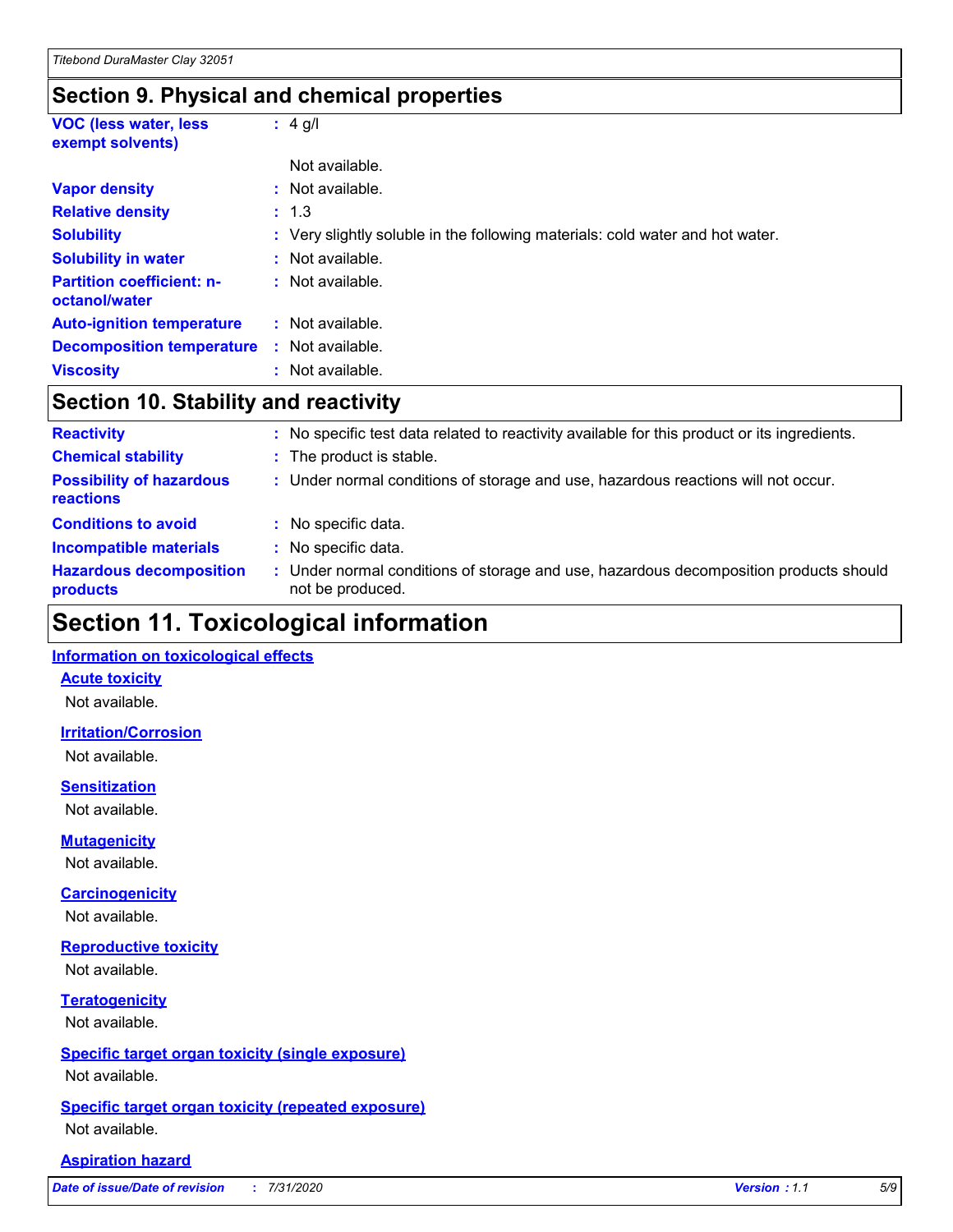### **Section 11. Toxicological information**

| Not available.                                         |                                                                                          |
|--------------------------------------------------------|------------------------------------------------------------------------------------------|
| <b>Information on the likely</b><br>routes of exposure | : Not available.                                                                         |
| <b>Potential acute health effects</b>                  |                                                                                          |
| <b>Eye contact</b>                                     | This product may irritate eyes upon contact.<br>÷.                                       |
| <b>Inhalation</b>                                      | No known significant effects or critical hazards.                                        |
| <b>Skin contact</b>                                    | No known significant effects or critical hazards.<br>÷.                                  |
| <b>Ingestion</b>                                       | : No known significant effects or critical hazards.                                      |
|                                                        | <b>Symptoms related to the physical, chemical and toxicological characteristics</b>      |
| <b>Eye contact</b>                                     | : No specific data.                                                                      |
| <b>Inhalation</b>                                      | : No specific data.                                                                      |
| <b>Skin contact</b>                                    | No specific data.                                                                        |
| <b>Ingestion</b>                                       | : No specific data.                                                                      |
|                                                        | Delayed and immediate effects and also chronic effects from short and long term exposure |
| <b>Short term exposure</b>                             |                                                                                          |
| <b>Potential immediate</b><br>effects                  | : Not available.                                                                         |
| <b>Potential delayed effects</b>                       | : Not available.                                                                         |
| <b>Long term exposure</b>                              |                                                                                          |
| <b>Potential immediate</b><br>effects                  | : Not available.                                                                         |
| <b>Potential delayed effects</b>                       | : Not available.                                                                         |
| <b>Potential chronic health effects</b>                |                                                                                          |
| Not available.                                         |                                                                                          |
| <b>General</b>                                         | : No known significant effects or critical hazards.                                      |
| <b>Carcinogenicity</b>                                 | No known significant effects or critical hazards.<br>t.                                  |
| <b>Mutagenicity</b>                                    | No known significant effects or critical hazards.                                        |
| <b>Teratogenicity</b>                                  | No known significant effects or critical hazards.                                        |
| <b>Developmental effects</b>                           | No known significant effects or critical hazards.                                        |
| <b>Fertility effects</b>                               | : No known significant effects or critical hazards.                                      |
| <b>Numerical measures of toxicity</b>                  |                                                                                          |
| <b>Acute toxicity estimates</b>                        |                                                                                          |

Not available.

### **Section 12. Ecological information**

|                                                         | ັ                                                   |              |     |
|---------------------------------------------------------|-----------------------------------------------------|--------------|-----|
| <b>Toxicity</b>                                         |                                                     |              |     |
| Not available.                                          |                                                     |              |     |
| <b>Persistence and degradability</b>                    |                                                     |              |     |
| Not available.                                          |                                                     |              |     |
| <b>Bioaccumulative potential</b>                        |                                                     |              |     |
| Not available.                                          |                                                     |              |     |
| <b>Mobility in soil</b>                                 |                                                     |              |     |
| <b>Soil/water partition</b><br><b>coefficient (Koc)</b> | : Not available.                                    |              |     |
| <b>Other adverse effects</b>                            | : No known significant effects or critical hazards. |              |     |
| Date of issue/Date of revision                          | 7/31/2020                                           | Version: 1.1 | 6/9 |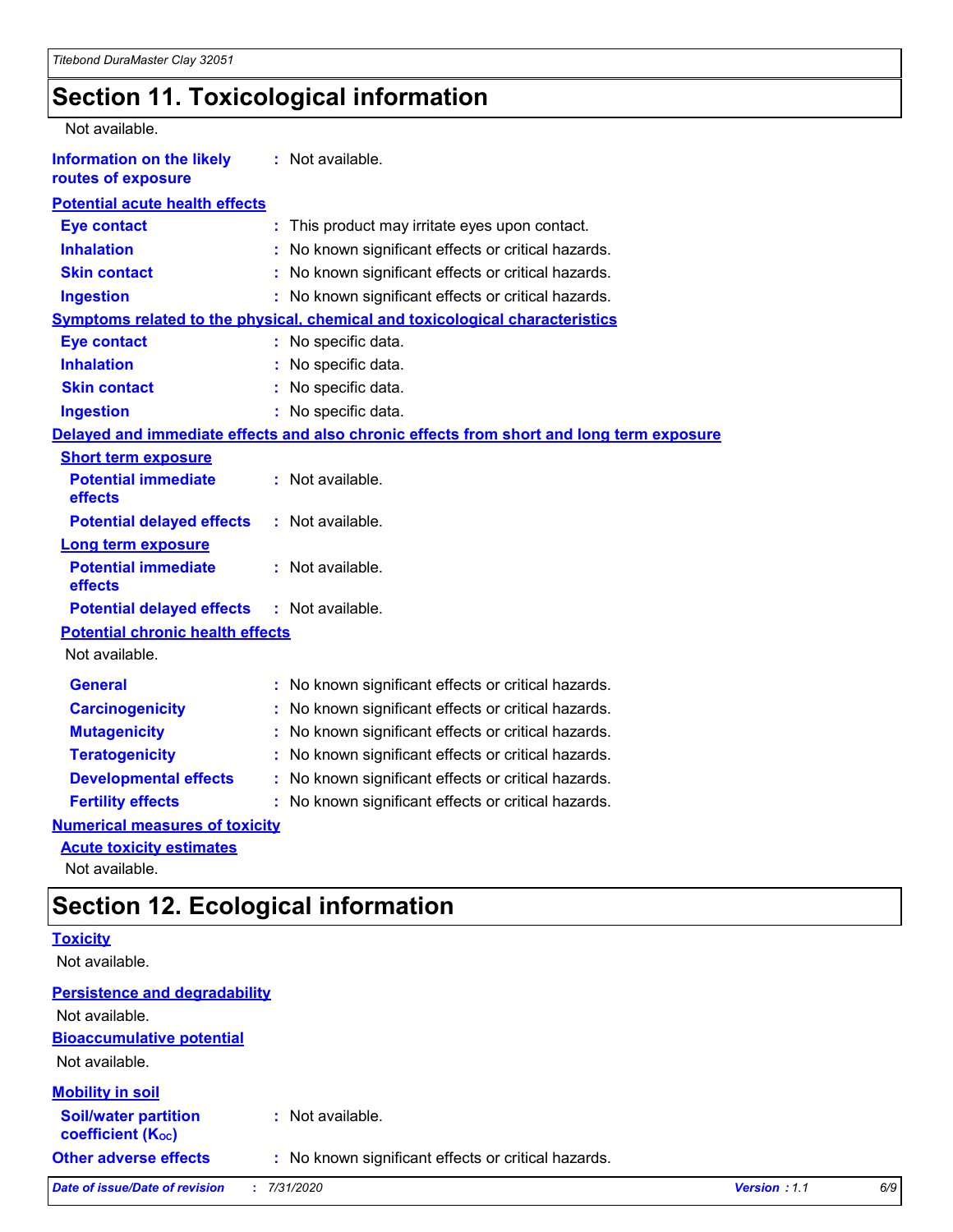### **Section 13. Disposal considerations**

#### **Disposal methods :**

The generation of waste should be avoided or minimized wherever possible. Disposal of this product, solutions and any by-products should at all times comply with the requirements of environmental protection and waste disposal legislation and any regional local authority requirements. Dispose of surplus and non-recyclable products via a licensed waste disposal contractor. Waste should not be disposed of untreated to the sewer unless fully compliant with the requirements of all authorities with jurisdiction. Waste packaging should be recycled. Incineration or landfill should only be considered when recycling is not feasible. This material and its container must be disposed of in a safe way. Empty containers or liners may retain some product residues. Avoid dispersal of spilled material and runoff and contact with soil, waterways, drains and sewers.

### **Section 14. Transport information**

|                                      | <b>DOT</b><br><b>Classification</b> | <b>TDG</b><br><b>Classification</b> | <b>Mexico</b><br><b>Classification</b> | <b>ADR/RID</b>           | <b>IMDG</b>              | <b>IATA</b>                  |
|--------------------------------------|-------------------------------------|-------------------------------------|----------------------------------------|--------------------------|--------------------------|------------------------------|
| <b>UN number</b>                     | Not regulated.                      | Not regulated.                      | Not regulated.                         | Not regulated.           | Not regulated.           | Not regulated.               |
| <b>UN proper</b><br>shipping name    | $\overline{\phantom{0}}$            | $\overline{\phantom{0}}$            | $\overline{\phantom{0}}$               | $\overline{\phantom{0}}$ | $\overline{\phantom{0}}$ | $\qquad \qquad \blacksquare$ |
| <b>Transport</b><br>hazard class(es) | $\blacksquare$                      | $\overline{\phantom{a}}$            | $\overline{\phantom{a}}$               | $\overline{\phantom{a}}$ | $\blacksquare$           | $\overline{\phantom{a}}$     |
| <b>Packing group</b>                 | Ξ.                                  | -                                   | -                                      | -                        |                          |                              |
| <b>Environmental</b><br>hazards      | No.                                 | No.                                 | No.                                    | No.                      | No.                      | No.                          |

### **Section 15. Regulatory information**

#### **U.S. Federal regulations SARA 302/304** No products were found. **Composition/information on ingredients**

#### **SARA 304 RQ :** Not applicable.

### **SARA 311/312**

**Classification :** Not applicable.

#### **Composition/information on ingredients**

No products were found.

|  | <b>State regulations</b> |
|--|--------------------------|
|  |                          |

| <b>Massachusetts</b> | : None of the components are listed. |
|----------------------|--------------------------------------|
| <b>New York</b>      | : None of the components are listed. |
| <b>New Jersey</b>    | : None of the components are listed. |
| Pennsylvania         | : None of the components are listed. |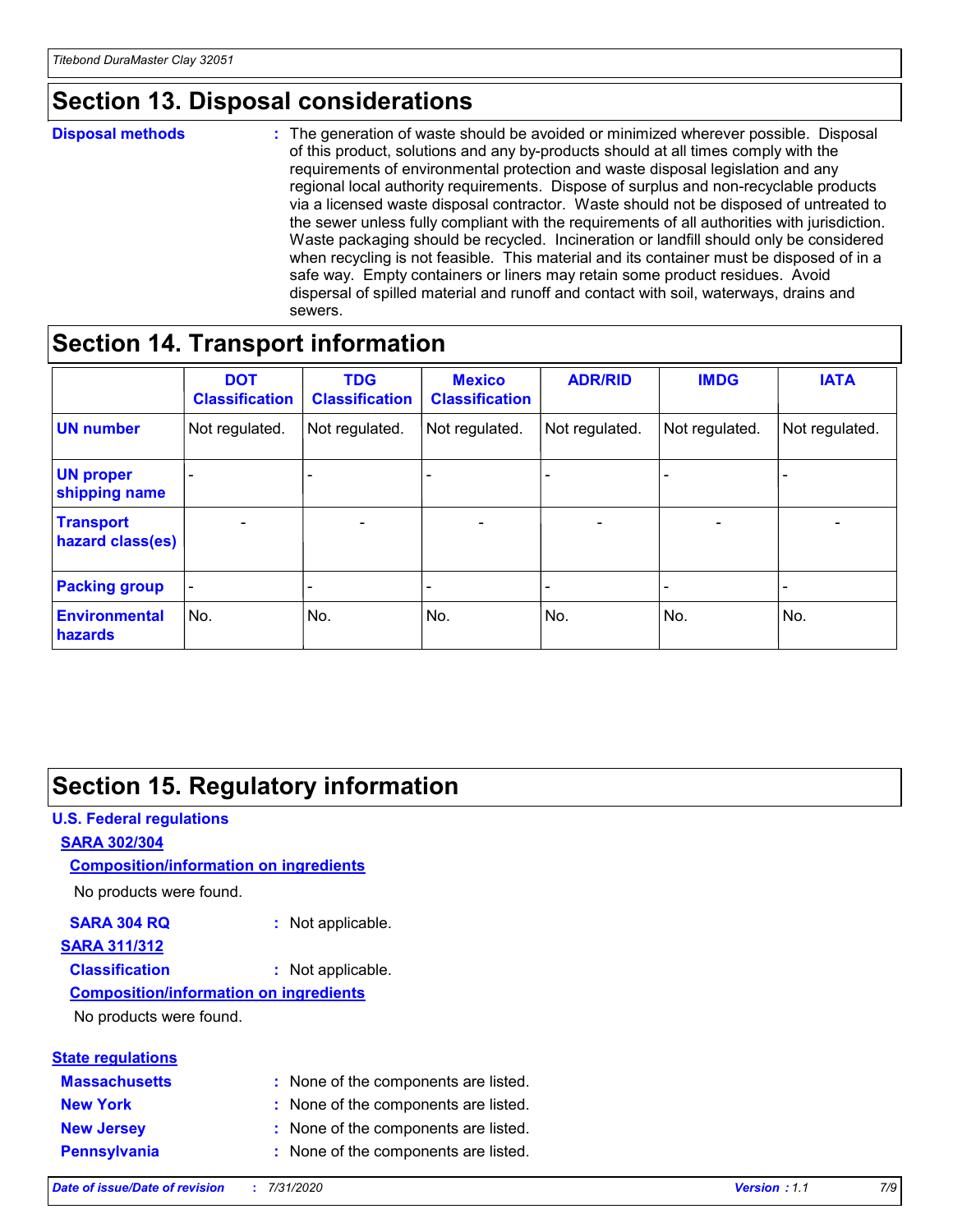### **Section 15. Regulatory information**

#### **California Prop. 65**

This product does not require a Safe Harbor warning under California Prop. 65.

#### **International regulations**

**Chemical Weapon Convention List Schedules I, II & III Chemicals**

Not listed.

#### **Montreal Protocol**

Not listed.

**Stockholm Convention on Persistent Organic Pollutants** Not listed.

**UNECE Aarhus Protocol on POPs and Heavy Metals**

Not listed.

#### **Inventory list**

**China :** Not determined.

**United States TSCA 8(b) inventory**

**:** All components are active or exempted.

### **Section 16. Other information**

**Hazardous Material Information System (U.S.A.)**



**Caution: HMIS® ratings are based on a 0-4 rating scale, with 0 representing minimal hazards or risks, and 4 representing significant hazards or risks. Although HMIS® ratings and the associated label are not required on SDSs or products leaving a facility under 29 CFR 1910.1200, the preparer may choose to provide them. HMIS® ratings are to be used with a fully implemented HMIS® program. HMIS® is a registered trademark and service mark of the American Coatings Association, Inc.**

**The customer is responsible for determining the PPE code for this material. For more information on HMIS® Personal Protective Equipment (PPE) codes, consult the HMIS® Implementation Manual.**

#### **National Fire Protection Association (U.S.A.)**



**Reprinted with permission from NFPA 704-2001, Identification of the Hazards of Materials for Emergency Response Copyright ©1997, National Fire Protection Association, Quincy, MA 02269. This reprinted material is not the complete and official position of the National Fire Protection Association, on the referenced subject which is represented only by the standard in its entirety.**

**Copyright ©2001, National Fire Protection Association, Quincy, MA 02269. This warning system is intended to be interpreted and applied only by properly trained individuals to identify fire, health and reactivity hazards of chemicals. The user is referred to certain limited number of chemicals with recommended classifications in NFPA 49 and NFPA 325, which would be used as a guideline only. Whether the chemicals are classified by NFPA or not, anyone using the 704 systems to classify chemicals does so at their own risk.**

#### **Procedure used to derive the classification**